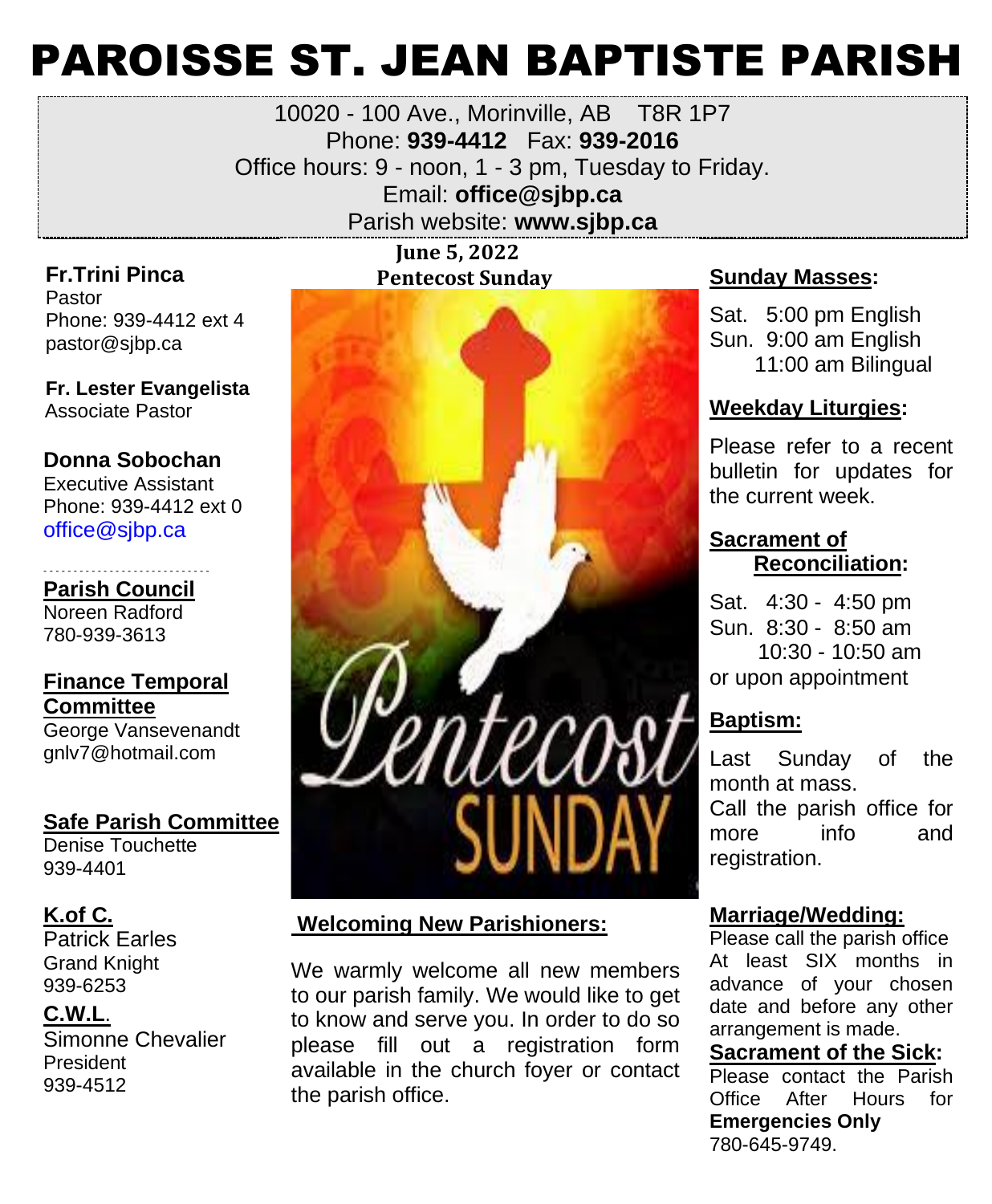### **What is Pentecost?**

**Pentecost**, also called **Whitsunday**, (Pentecost from Greek *pentecostē*, "50th day"), major [festival](https://www.britannica.com/topic/feast-religion) in the Christian [church,](https://www.britannica.com/topic/church-architecture) celebrated on the Sunday that falls on the 50th day of [Easter.](https://www.britannica.com/topic/Easter-holiday) It [commemorates](https://www.merriam-webster.com/dictionary/commemorates) the descent of the [Holy Spirit](https://www.britannica.com/topic/Holy-Spirit) on the [Apostles](https://www.britannica.com/topic/Apostle) and other [disciples](https://www.merriam-webster.com/dictionary/disciples) following the Crucifixion, Resurrection, and [Ascension](https://www.britannica.com/topic/Ascension-Christianity) of [Jesus Christ](https://www.britannica.com/biography/Jesus) [\(Acts of the](https://www.britannica.com/topic/The-Acts-of-the-Apostles-New-Testament)  [Apostles,](https://www.britannica.com/topic/The-Acts-of-the-Apostles-New-Testament) chapter 2), and it marks the beginning of the Christian church's mission to the world.

### **Why Pentecost is so important?**

The festival of Pentecost is still important to Christians today because it represents the beginning of the Christian Church. It reminds them how Jesus' promise that God would send the Holy Spirit was fulfilled.

### Dispensation To Sunday Mass

Starting on Sunday June 5, 2022 the Solemnity of Pentecost

Therefore, to return to normal Catholic pastoral care of your lives of faith, hope, and charity and with gratitude for the decrease danger to public health caused by COVID-19, I hereby restore the Sunday Obligation for Catholics starting Sunday June 5, 2022.

As has always been the cause with a "serious reason" or a "grave cause" is excused from this obligation.

Such reasons include:

-Anyone who is sick, symptomatic or recently exposed to CO<sup>V</sup>

-Anyone with serious health risk factors requiring them to avoid public

-Anyone who cares for sick persons

-Anyone who cannot attend Mass because of frailty or old age.

Parishes in the Diocese of St. Paul will no longer be live streamed as well as the Sunday 11:00 am Mass at the cathedral.

+ Bishop Paul Terrio

#### ,我们就会不能让我们的事情。""我们的事情,我们就会不能让我们的事情。""我们的事情,我们就会不能让我们的事情。""我们的事情,我们就会不能让我们的事情。""我们 "Father's Day & Volunteer Appreciation Day"

All families are welcome for St. Jean Baptiste Family BBQ following 10 am Mass on Sunday June 19<sup>th</sup>. Please note that there will only be one Mass on this day.

During Mass, Father Trini will bless the AMAZING Father's on this special day. After Mass Fr. Trini will as knowledging the great work of the **colunteers of our parish.** We will be attempting to capture all who have given of themselves, but if someone is missed on this day, please be assured that they will be recognized at a later date.

After recognition of volunteers, there will be a barbeque hosted by the St. Jean Baptiste Parish council and the Knights of Columbus. In order to provide sufficient food, we are requesting that people pre-register for this event. There is a BBQ and volunteer sign up sheet located at the back please RSVP for this event. "Deadline is June 5<sup>th</sup>. Tickets will be handed out on the day of the event to all who have pre-registered. This will be a no cost event, but donations are welcome. \_\_\_\_\_\_\_\_\_\_\_\_\_\_\_\_\_\_\_\_\_\_\_\_\_\_\_\_\_\_\_\_\_\_\_\_\_\_\_\_\_\_\_\_\_\_\_\_\_\_\_\_\_\_\_\_\_\_\_\_\_\_\_\_\_\_\_\_\_\_\_\_\_\_\_\_\_\_\_\_\_\_\_\_\_\_\_\_\_\_\_\_\_\_\_\_\_\_\_\_\_\_\_\_\_\_\_\_\_\_\_\_\_\_\_\_\_\_\_\_\_\_\_\_\_\_\_\_\_\_\_\_\_\_\_\_\_\_\_\_\_\_\_\_\_\_\_\_\_\_\_\_\_\_\_\_\_\_\_\_\_\_\_\_\_\_\_\_\_\_\_\_\_\_\_\_\_\_\_\_\_\_\_\_\_\_\_\_\_\_\_\_\_\_\_\_\_\_\_\_\_\_\_\_\_\_\_\_\_\_\_\_\_\_\_\_\_\_\_\_\_\_\_\_\_\_\_\_\_\_\_\_\_\_\_\_\_\_\_\_\_\_\_\_\_\_\_\_\_\_\_\_\_\_\_\_\_\_\_\_\_\_\_\_\_\_\_\_\_\_\_\_\_\_\_\_\_\_\_\_\_\_\_\_\_\_\_\_\_\_\_\_\_\_\_\_\_\_\_\_\_\_\_\_\_\_\_\_\_\_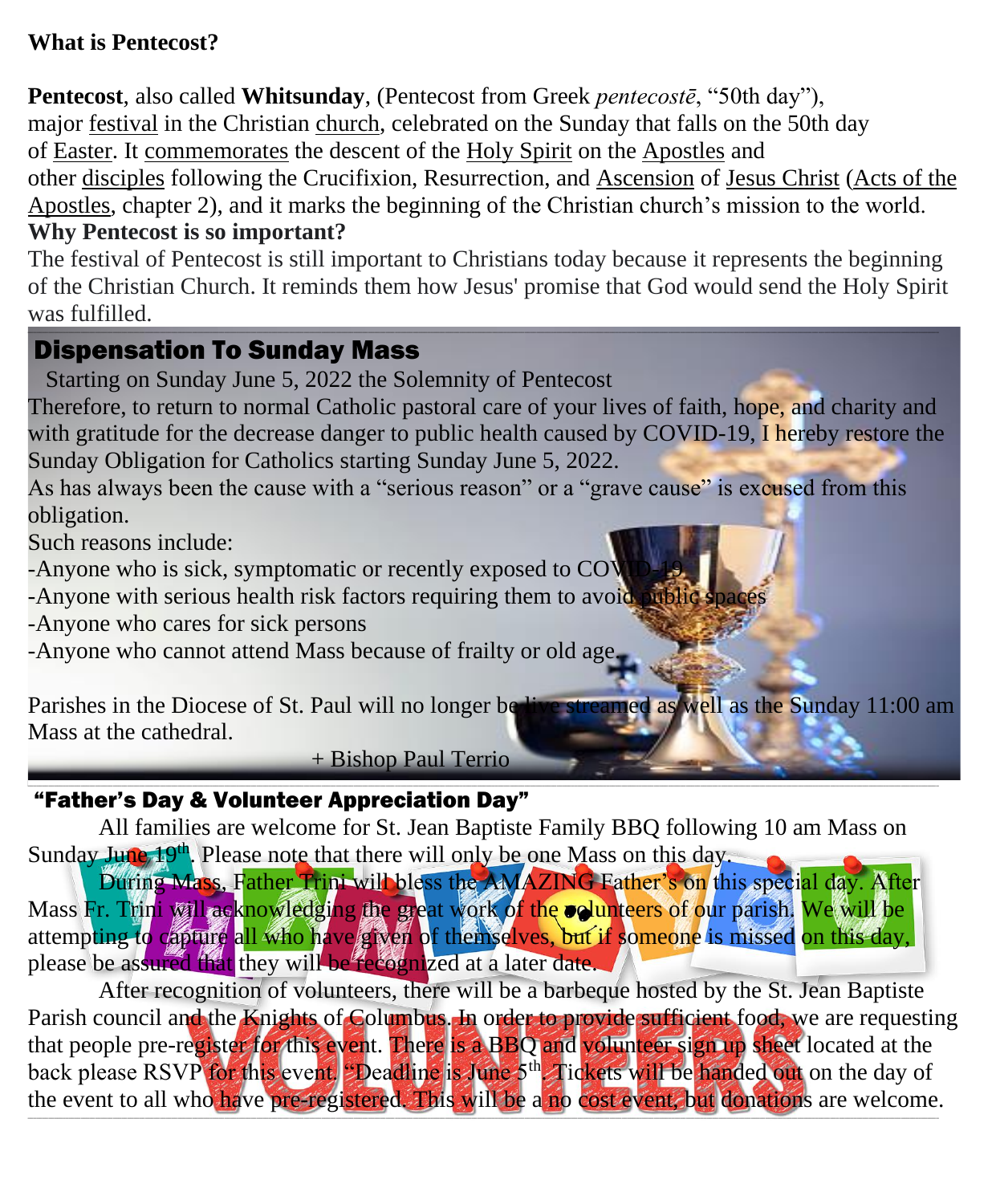### New Building Fund

As we move forward towards the rebuilding of St. Jean Baptiste parish, we will be updating on the amount donated for the rebuilding of the Church. As of  $M_{4V}$  29, 2022, the amount donated is \$**97,148.73**. Thank you for your continuous support

### Children's Liturgy

We are back in having the Sunday Liturgy for Children. It will be available on Sunday's during the 11:00 am Mass until the end of June. We are inviting our young families to bring their children so that they can avail this catechism. We express our gratitude to all our volunteers from the Sunday Liturgy for children.

#### \_\_\_\_\_\_\_\_\_\_\_\_\_\_\_\_\_\_\_\_\_\_\_\_\_\_\_\_\_\_\_\_\_\_\_\_\_\_\_\_\_\_\_\_\_\_\_\_\_\_\_\_\_\_\_\_\_\_\_\_\_\_\_\_\_\_\_\_\_\_\_\_\_\_\_\_\_\_\_\_\_\_\_\_\_\_\_\_\_\_\_\_\_\_\_\_\_\_\_\_\_\_\_\_\_\_\_\_\_\_\_\_\_\_\_\_\_\_\_\_\_\_\_\_\_\_\_\_\_\_\_\_\_\_\_\_\_\_\_\_\_\_\_\_\_\_\_\_\_\_\_\_\_\_\_\_\_\_\_\_\_\_\_\_\_\_\_\_\_\_\_\_\_\_\_\_\_\_\_\_\_\_\_\_\_\_\_\_\_\_\_\_\_\_\_\_\_\_\_\_\_\_\_\_\_\_\_\_\_\_\_\_\_\_\_\_\_\_\_\_\_\_\_\_\_\_\_\_\_\_\_\_\_\_\_\_\_\_\_\_\_\_\_\_\_\_\_\_\_\_\_\_\_\_\_\_\_\_\_\_\_\_\_\_\_\_\_\_\_\_\_\_\_\_\_\_\_\_\_\_\_\_\_\_\_\_\_\_\_\_\_\_\_\_\_\_\_\_\_\_\_\_\_\_\_\_\_\_\_\_ Feast of St. Jean Baptiste – Pilgrimage 2022

On Saturday June 25 you are invited to take your walking stick and join us for a 22 km walk. It is a great opportunity to set aside your worries and to enter a personal journey. Everyone is welcome!

8:00 am Meeting at the Rectory St. Jean Baptiste parish in Morinville. We will meet outside near the statue of Mother Mary.

8:15 am Blessing from Fr Trini

8:20 am – 3:00 pm Walk to St. Albert

As we walk, we are invited to pray for peace, for reconciliation, for Pope Francis, and for all parishioners who are waiting for the bells to ring again in Morinville.

Each pilgrim will receive a certificate attesting that you have completed the pilgrimage.

If you are interested, please contact Pierre Rousseau at **[japrousseau@shaw.ca](mailto:japrousseau@shaw.ca)**. The details will be sent directly to you.



It's time again, we are collecting donations to the Morinville Food bank. We have a collection after the celebration of the mass this coming June 18 and 19. Thank you for your generosity.

### Fidelity Day 2022 June 26th, 2022 9:00 AM

Name of the Couple:

Date/Year of Wedding:

Address:



In relation with our celebration of Fidelity Day next month we are asking our parishioners who are celebrating their 5th, 10th, 5th, 20th, 25th., 50th and 65th wedding anniversary, to cut, fill out this form and put in **"Reminder Please remove the bottom section of the bulletin and hand it into the collection basket or to Fr Trini no later than June 5th"**